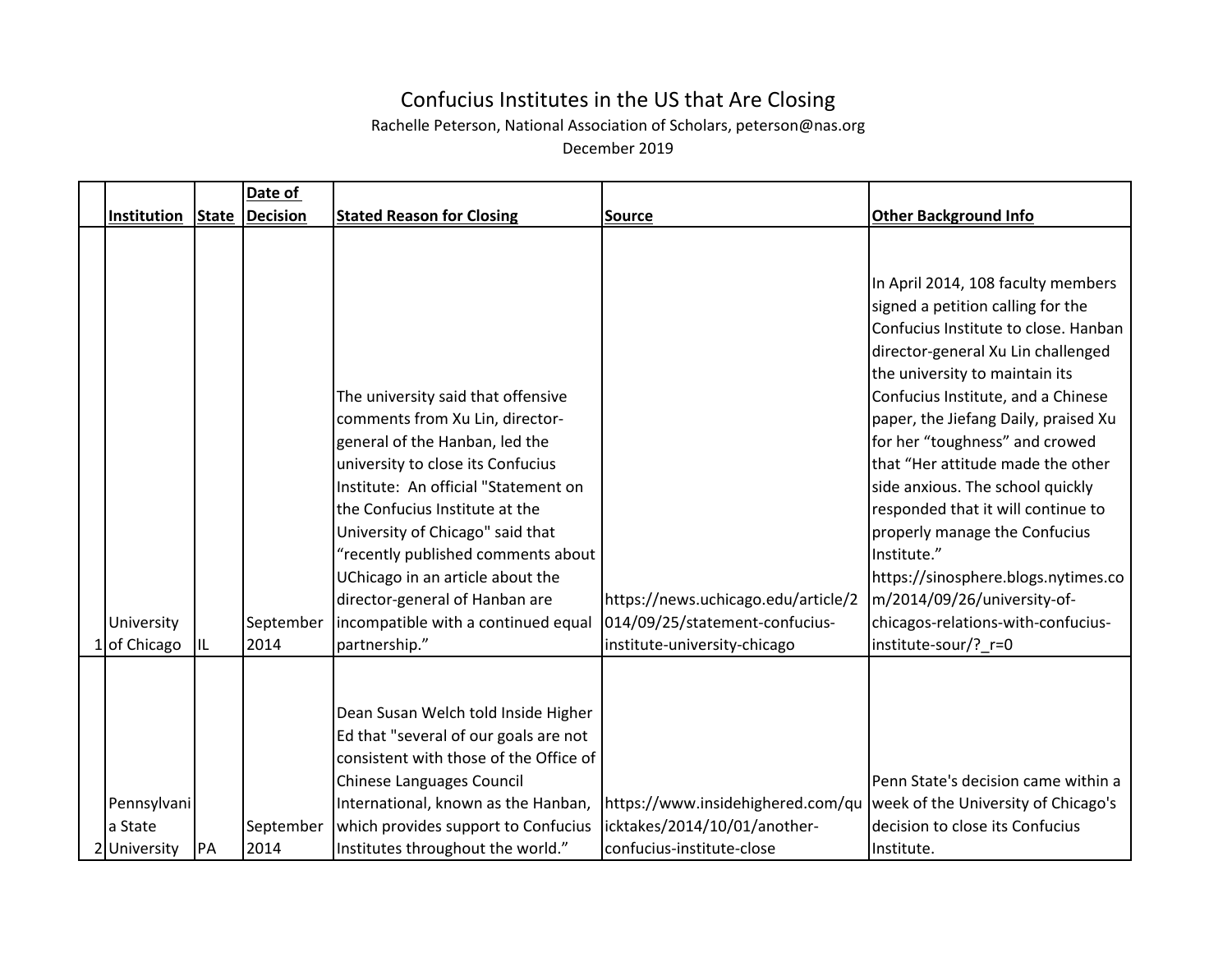| Pfeiffer       |           |            | Moved to University of North                     |                                      |                                  |
|----------------|-----------|------------|--------------------------------------------------|--------------------------------------|----------------------------------|
| 3 University   | <b>NC</b> | May 2016   | Carolina at Charlotte                            | Email from Colleen Keith             |                                  |
| Tulane         |           |            |                                                  | NAS phone call with the School of    |                                  |
| 4 University   | LA        | 2017       | No stated reason                                 | Liberal Arts.                        |                                  |
|                |           |            |                                                  |                                      |                                  |
|                |           |            |                                                  |                                      |                                  |
|                |           |            | Daily Illini reported in March 2018              |                                      |                                  |
|                |           |            | that according to Interim University             |                                      |                                  |
|                |           |            | Provost John Wilkin, "The institute              |                                      |                                  |
|                |           |            | was shut down when the University's              |                                      |                                  |
| University     |           | September  | funding was not substantial enough               |                                      |                                  |
| of Illinois-   |           | 2017,      | to maintain it, but the University is            | https://dailyillini.com/news/2018/03 |                                  |
| Urbana         |           | reported   | exploring the opportunity to                     | /03/university-confucius-institute-  |                                  |
| 5 Champaign IL |           |            | March 2018 reestablish the institute on campus." | closed-months-fbi-monitoring/        |                                  |
|                |           |            |                                                  |                                      |                                  |
|                |           |            | February 2018 Pensacola News                     |                                      |                                  |
|                |           |            | Journal reported that according to               |                                      |                                  |
|                |           |            | George Ellenberg, senior vice                    |                                      |                                  |
|                |           |            | president and provost, a "lack of                |                                      |                                  |
|                |           |            | student interest" led the university             |                                      |                                  |
|                |           |            | to decide in fall 2017 not to renew              |                                      |                                  |
|                |           |            | the contract when it expired in May              |                                      |                                  |
|                |           |            | 2018. Ellenberg said, "We                        | https://www.pnj.com/story/money/     | One day before the university    |
|                |           | Fall 2017, | determined that we weren't really                | business/2018/02/07/uwf-cuts-ties-   | announced its decision, Senator  |
| University     |           | announced  | getting adequate return in terms of              | chinese-run-confucius-institute-     | Marco Rubio sent a letter to all |
| of West        |           | February   | student interest and decided to                  | criticized-controversial-chinese-    | Confucius Institutes in Florida, |
| 6 Florida      | FL.       | 2018       | discontinue it."                                 | government-affiliated/312966002/     | urging them to close.            |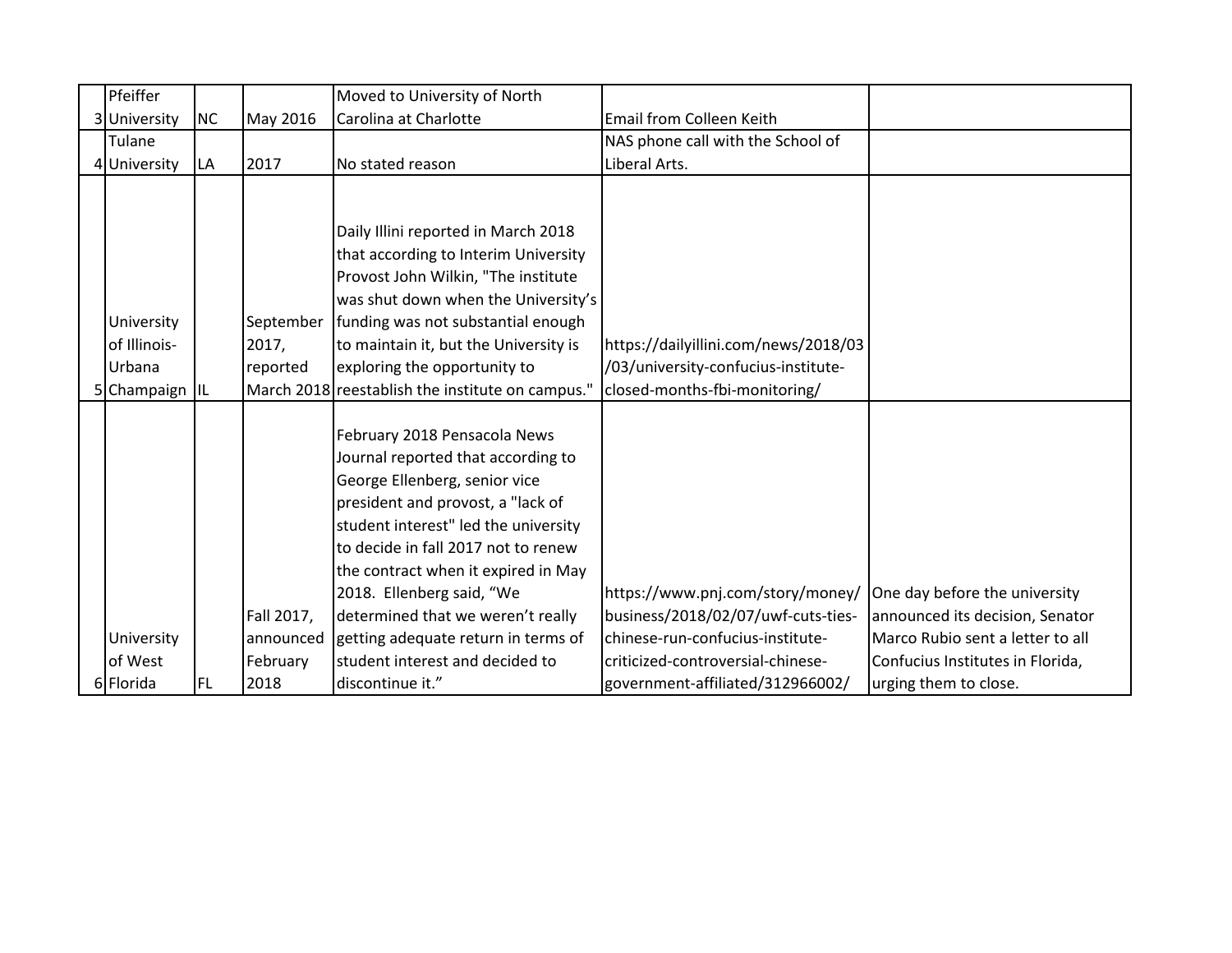|                      |           |                  |                                                                           |                                                                          | Two Texas Representatives,           |
|----------------------|-----------|------------------|---------------------------------------------------------------------------|--------------------------------------------------------------------------|--------------------------------------|
|                      |           |                  | Texas A&M University System                                               |                                                                          | Republican Michael McCaul and        |
|                      |           |                  | Chancellor John Shields cited a letter                                    |                                                                          | Democrat Henry Cuellar, mailed a     |
|                      |           |                  | from two Congressmen as the key                                           |                                                                          | letter to all Texas Confucius        |
|                      |           |                  | reason for the university system's                                        | https://www.dallasnews.com/news/                                         | Institutes on March 23, 2018, urging |
|                      |           |                  | decision: "They have access to                                            | higher-                                                                  | them to close. The university's      |
|                      |           |                  | classified information we do not                                          | education/2018/04/05/congressmen-announcement came on April 5, the       |                                      |
| <b>Texas A&amp;M</b> |           |                  | have. We are terminating the                                              | urge-ut-dallas-texas-universities-cut- same day the Congressmen's letter |                                      |
| 7 University         | <b>TX</b> | April 2018       | contract as they suggested."                                              | ties-chinas-confucius-institute                                          | was reported on in the local press.  |
|                      |           |                  |                                                                           |                                                                          |                                      |
|                      |           |                  |                                                                           |                                                                          | Two Texas Representatives,           |
|                      |           |                  | Texas A&M University System                                               |                                                                          | Republican Michael McCaul and        |
|                      |           |                  | Chancellor John Shields cited a letter                                    |                                                                          | Democrat Henry Cuellar, mailed a     |
|                      |           |                  | from two Congressmen as the key                                           |                                                                          | letter to all Texas Confucius        |
|                      |           |                  | reason for the university system's                                        | https://www.dallasnews.com/news/   Institutes on March 23, 2018, urging  |                                      |
|                      |           |                  | decision: "They have access to                                            | higher-                                                                  | them to close. The university's      |
| Prairie              |           |                  | classified information we do not                                          | education/2018/04/05/congressmen-announcement came on April 5, the       |                                      |
| View A&M             |           |                  | have. We are terminating the                                              | urge-ut-dallas-texas-universities-cut-                                   | same day the Congressmen's letter    |
| 8 University         | ТX        | April 2018       | contract as they suggested."                                              | ties-chinas-confucius-institute                                          | was reported on in the local press.  |
|                      |           |                  |                                                                           |                                                                          |                                      |
|                      |           |                  | The University of Iowa announced its                                      |                                                                          |                                      |
|                      |           |                  | plans to close seven centers due to                                       |                                                                          |                                      |
|                      |           |                  | cuts in state funding. The contract for https://now.uiowa.edu/2018/07/ui- |                                                                          |                                      |
|                      |           |                  | the Confucius Institute will not be                                       | forced-make-difficult-budget-                                            |                                      |
| University           |           |                  | renewed upon its expiration on July                                       | decisions-following-state-funding-                                       |                                      |
| 9 of Iowa            | IA        | <b>July 2018</b> | 31, 2019.                                                                 | cuts                                                                     |                                      |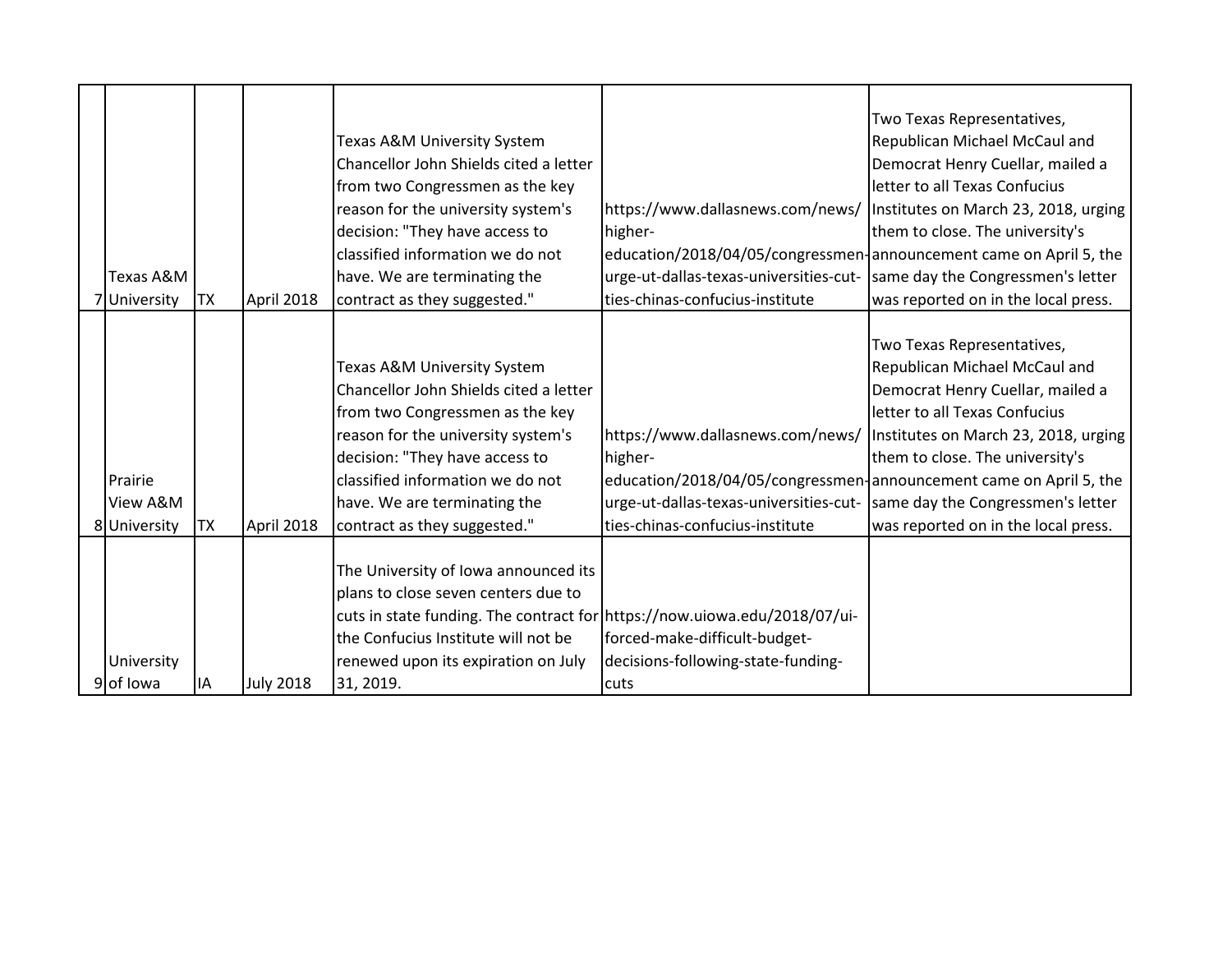|                          |           |          | The University of North Florida<br>announced its plans to close the<br>Confucius Institute in six months<br>(February 2019). A statement on the<br>university's website says, "After<br>reviewing the classes, activities and<br>events sponsored over the past four<br>years and comparing them with the                                                                                                                                                                                                                                                                            | http://www.unf.edu/publicrelations/ In February, Senator Marco Rubio                                     |        |
|--------------------------|-----------|----------|--------------------------------------------------------------------------------------------------------------------------------------------------------------------------------------------------------------------------------------------------------------------------------------------------------------------------------------------------------------------------------------------------------------------------------------------------------------------------------------------------------------------------------------------------------------------------------------|----------------------------------------------------------------------------------------------------------|--------|
| University               |           |          |                                                                                                                                                                                                                                                                                                                                                                                                                                                                                                                                                                                      | mission and goals of the University, it ospreyupdate/submissions/2018-08- sent a letter to all Confucius |        |
| of North                 |           | August   | was determined that they weren't                                                                                                                                                                                                                                                                                                                                                                                                                                                                                                                                                     | 14_UNFs_Confucius_Institute_Closes   Institutes in Florida, urging them to                               |        |
| 10 Florida               | <b>FL</b> | 2018     | aligned."                                                                                                                                                                                                                                                                                                                                                                                                                                                                                                                                                                            | .aspx                                                                                                    | close. |
| <b>North</b><br>Carolina |           |          | North Carolina State University<br>announced it intends to close its<br>Confucius Institute in June 2019, as<br>part of a project to "restructure" its<br>Asia programming. A statement from<br>University Communications on the<br>university's website says, "After June<br>2019, NC State will no longer offer<br>academic and cultural programs<br>through the Confucius Institute (CI).<br>This transition is part of NC State's<br>efforts to create a more<br>comprehensive Asia strategy led by<br>the Office of Global Engagement, of<br>which Chinese language and culture | https://news.ncsu.edu/2018/11/nc-                                                                        |        |
| <b>State</b>             |           | November | programs will continue to play a                                                                                                                                                                                                                                                                                                                                                                                                                                                                                                                                                     | state-will-restructure-asia-                                                                             |        |
| 11 University            | <b>NC</b> | 2018     | significant role."                                                                                                                                                                                                                                                                                                                                                                                                                                                                                                                                                                   | programming-in-2019/                                                                                     |        |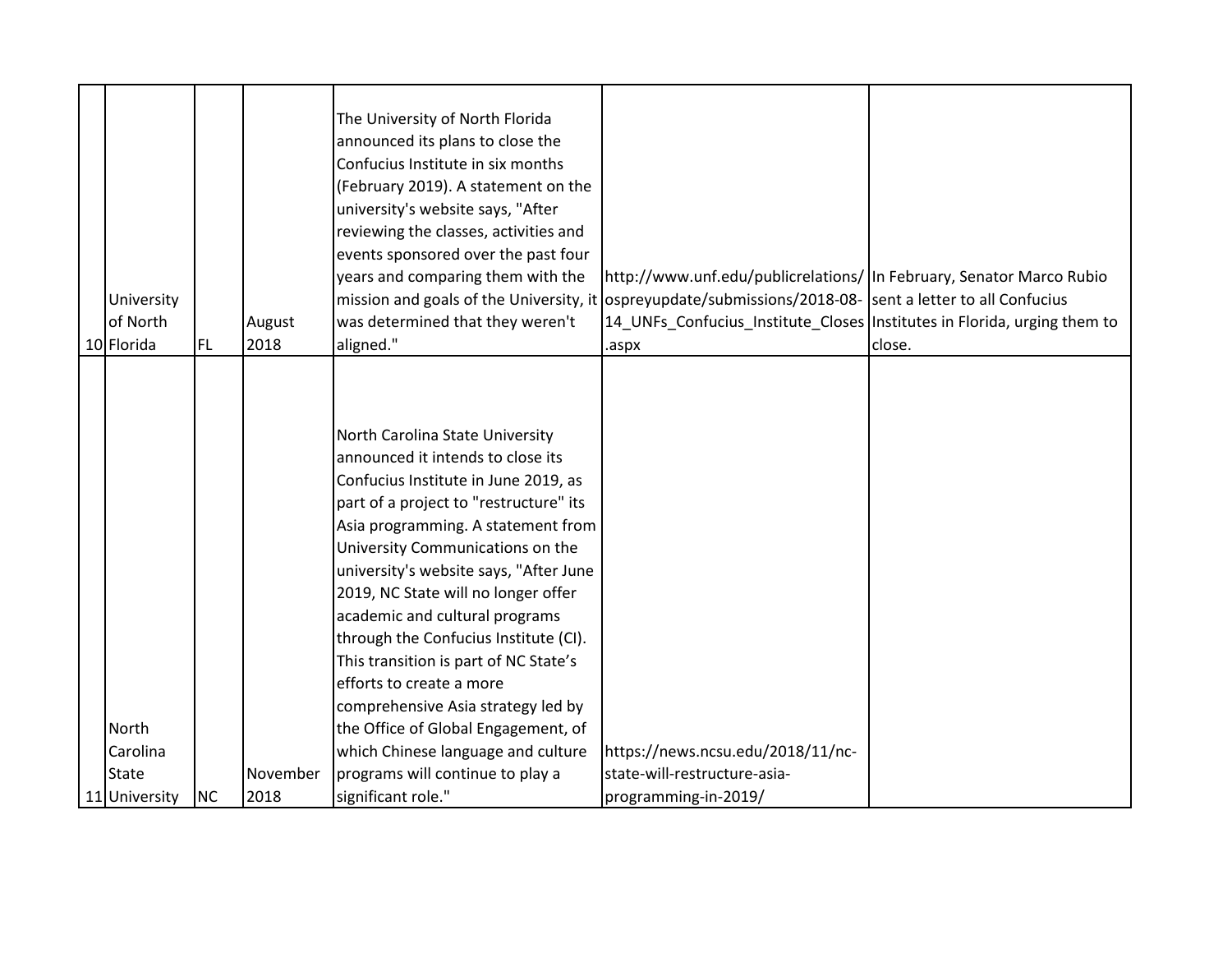|  |                   |           |          | James Holloway, vice provost for                                        |                                                                              |                                |
|--|-------------------|-----------|----------|-------------------------------------------------------------------------|------------------------------------------------------------------------------|--------------------------------|
|  |                   |           |          | global engagement and                                                   |                                                                              |                                |
|  |                   |           |          | interdisciplinary academic affairs,                                     |                                                                              |                                |
|  |                   |           |          | said the university would bring more                                    |                                                                              |                                |
|  |                   |           |          | of its China studies programs in-                                       |                                                                              |                                |
|  |                   |           |          | house: "This transition is driven by a                                  |                                                                              |                                |
|  |                   |           |          | desire to more broadly include the                                      |                                                                              |                                |
|  |                   |           |          | work of exploring and studying                                          |                                                                              |                                |
|  |                   |           |          |                                                                         |                                                                              |                                |
|  |                   |           |          | Chinese visual and performing arts                                      |                                                                              |                                |
|  |                   |           |          | within U-M's regular academic and                                       |                                                                              |                                |
|  |                   |           |          | cultural units." However, the                                           |                                                                              |                                |
|  |                   |           |          | university announced that it remains                                    |                                                                              |                                |
|  |                   |           |          | open to working with the Hanban in                                      |                                                                              |                                |
|  |                   |           |          | other ways: "Meanwhile, U-M is in                                       |                                                                              |                                |
|  |                   |           |          | communication with Hanban,                                              |                                                                              |                                |
|  |                   |           |          | exploring alternative ways to support                                   |                                                                              |                                |
|  |                   |           |          | the greater U-M community to                                            | https://record.umich.edu/articles/u-                                         |                                |
|  | University        |           | December | continuously engage with Chinese                                        | m-end-agreement-confucius-                                                   |                                |
|  | 12 of Michigan MI |           | 2018     | artistic culture."                                                      | institute-next-year                                                          |                                |
|  |                   |           |          |                                                                         |                                                                              |                                |
|  |                   |           |          | USF cited the national security                                         |                                                                              |                                |
|  |                   |           |          | concerns that members of Congress                                       |                                                                              |                                |
|  |                   |           |          | have raised, along with falling                                         | https://www.tampabay.com/breakin In February, Senator Marco Rubio            |                                |
|  |                   |           |          |                                                                         |                                                                              | sent a letter to all Confucius |
|  | University        |           |          | student enrollment. Only 65 students g-news/usf-shutters-controversial- |                                                                              |                                |
|  | of South          |           | December | enrolling in Confucius Institute                                        | confucius-institute-on-new-years-eve   Institutes in Florida, urging them to |                                |
|  | 13 Florida        | <b>FL</b> | 2018     | classes in fall 2018.                                                   | 20190102/                                                                    | close.                         |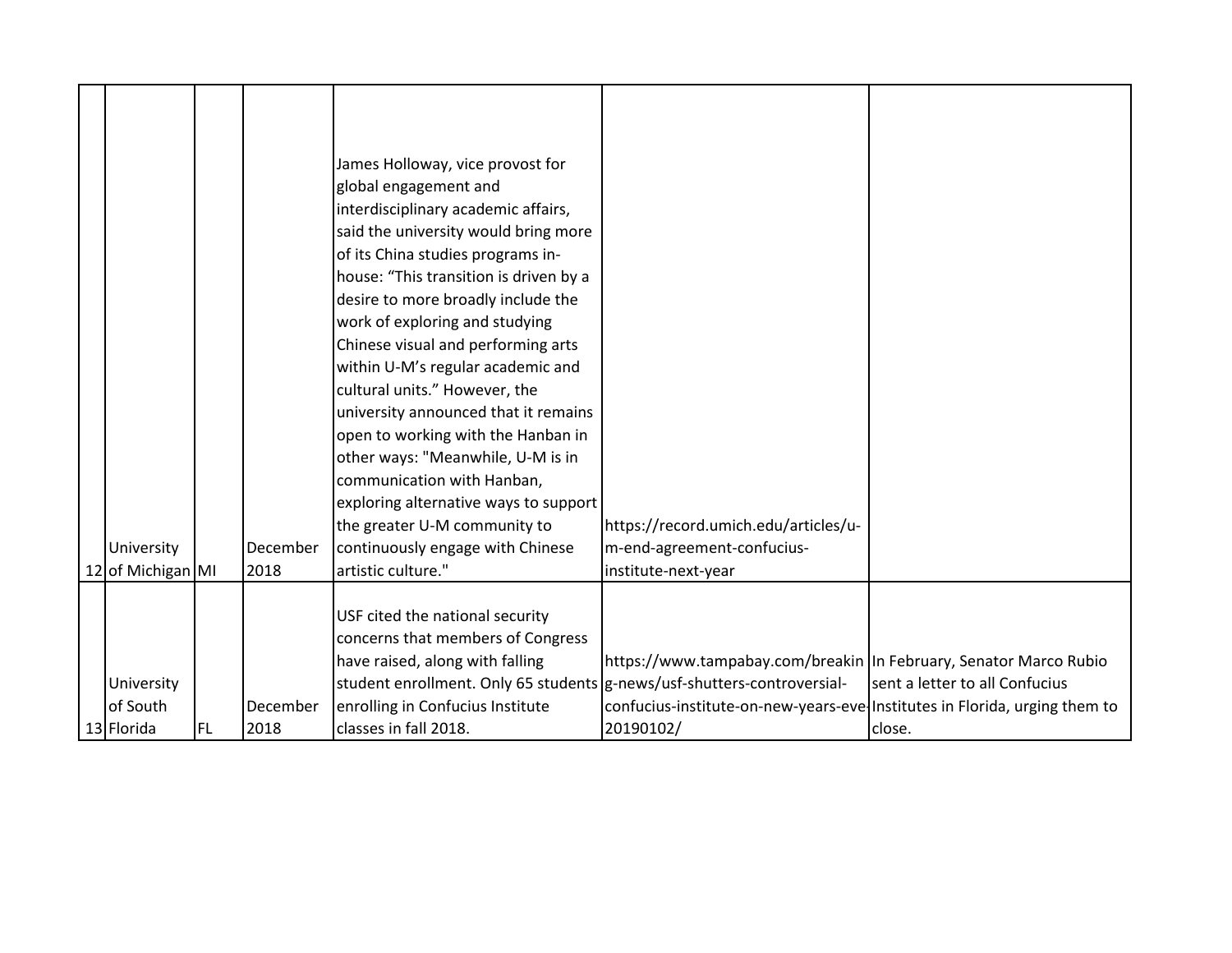| University<br>of Rhode<br>14 Island | IRI | December<br>2018 | A spokeswoman told WPRI 12 that<br>the university was concerned the<br>Confucius Institute could jeopardize<br>federal funding to the university.                                                                                                                                                                    | https://www.wpri.com/news/top-<br>video/uri-ending-relationship-with-<br>controversial-confucius-<br>institute 20181217234023/1663688<br>481 |                                                                                                                                                                       |
|-------------------------------------|-----|------------------|----------------------------------------------------------------------------------------------------------------------------------------------------------------------------------------------------------------------------------------------------------------------------------------------------------------------|----------------------------------------------------------------------------------------------------------------------------------------------|-----------------------------------------------------------------------------------------------------------------------------------------------------------------------|
| University<br>lof<br>Massachus      |     | January          | Katherine Newman, the interim<br>chancellor at UMass Boston, declined<br>to give a specific reason in an<br>interview with Boston's<br>Commonwealth Magazine, but said<br>the university will pursue new<br>negotiations with Renmin University<br>of China to develop other ways to<br>promote Chinese language and | https://commonwealthmagazine.org them to close their Confucius<br>/education/umass-boston-severs-                                            | In March 2018, U.S. Rep. Seth<br>Moulton (D-MA) sent letters to<br>UMass Boston and other<br>universities in Massachusetts, urging<br>Institutes or avoid opening new |
| 15 etts Boston MA                   |     | 2019             | culture.                                                                                                                                                                                                                                                                                                             | ties-with-confucius-institute/                                                                                                               | ones.                                                                                                                                                                 |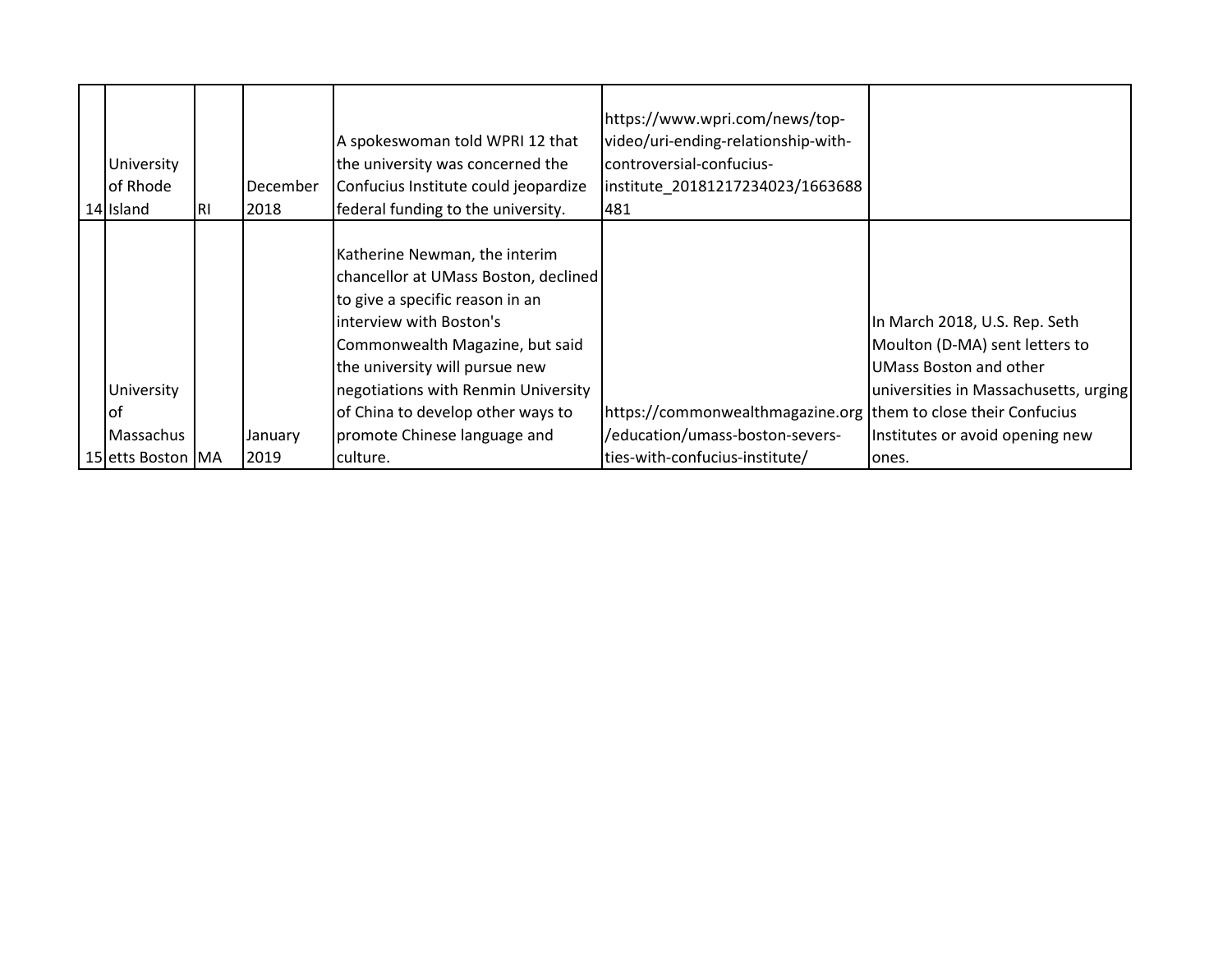|              |    |         |                                          |                                                                                                             | Tennessee State Representative          |
|--------------|----|---------|------------------------------------------|-------------------------------------------------------------------------------------------------------------|-----------------------------------------|
|              |    |         |                                          |                                                                                                             | Martin Daniel has repeatedly            |
|              |    |         |                                          |                                                                                                             | criticized the Confucius Institutes. In |
|              |    |         |                                          |                                                                                                             | February 2017 he sent three             |
|              |    |         |                                          |                                                                                                             | Tennessee universities a letter         |
|              |    |         |                                          |                                                                                                             | expressing concern for China's          |
|              |    |         | Gretchen Neisler, vice provost for       |                                                                                                             | "blatant disregard for human rights"    |
|              |    |         | international affairs, said the          |                                                                                                             | and warning that Confucius              |
|              |    |         | university will maintain a partnership   |                                                                                                             | Institutes "avoid classes that cover    |
|              |    |         | with Southeast University in China       |                                                                                                             | controversial subjects that the         |
|              |    |         | but close its Confucius Institute in     |                                                                                                             | Chinese Government has deemed           |
|              |    |         | spring 2019 in order to make its Asia    |                                                                                                             | inappropriate - such as student-led     |
|              |    |         | programs more flexible. "Our global      |                                                                                                             | demonstrations that resulted in the     |
|              |    |         | efforts must be nimble; from the         |                                                                                                             | Tiananmen Square massacre."             |
|              |    |         | languages we teach to the research       |                                                                                                             | https://www.tennessean.com/story        |
| University   |    |         | opportunities we pursue, we have to      |                                                                                                             | /news/politics/2017/02/22/tenness       |
| lof          |    |         |                                          | stay relevant and keep an eye on the  https://news.utk.edu/2019/01/24/ut-ee-lawmaker-takes-issue-confucius- |                                         |
| Tennessee    |    | January | future. It's easier for us to do that if | transitions-strategic-focus-for-its-                                                                        | institute-and-ties-chinese-             |
| 16 Knoxville | ΤN | 2019    | we're running our own program."          | global-engagement-in-asia/                                                                                  | government/98246406/                    |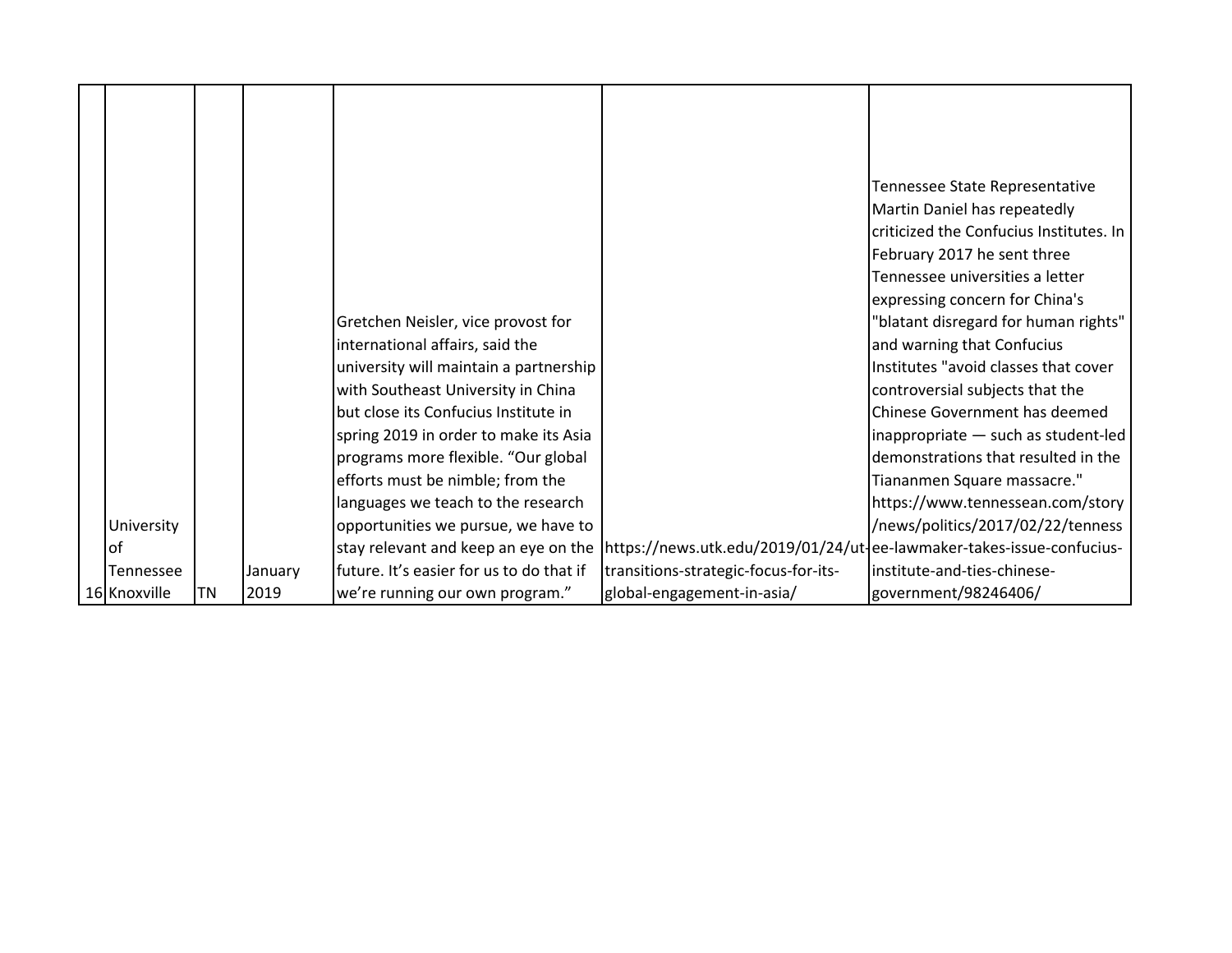|                  |           |                        | Meredith McQuaid, associate vice<br>president and dean of international<br>programs, said the university would<br>have lost federal funding as a result<br>of the NDAA ban on Pentagon<br>funding to Confucius Institute-linked<br>programs. McQuaid also said "The |                                                                            |                                       |
|------------------|-----------|------------------------|---------------------------------------------------------------------------------------------------------------------------------------------------------------------------------------------------------------------------------------------------------------------|----------------------------------------------------------------------------|---------------------------------------|
|                  |           |                        | Chinese language teaching<br>community in greater Minnesota                                                                                                                                                                                                         |                                                                            | State Sen. Jim Abeler, R-Anoka, sent  |
|                  |           |                        | has definitely grown and matured                                                                                                                                                                                                                                    |                                                                            | a letter to the Confucius Institutes  |
| University       |           |                        | over the last decade. Their needs                                                                                                                                                                                                                                   | https://www.mndaily.com/article/20 at the University and St. Cloud State   |                                       |
| <b>of</b>        |           | February               | have evolved," such that the CI is no                                                                                                                                                                                                                               | 19/02/n-china-funded-institute-set-                                        | University in 2018 expressing his     |
| 17 Minnesota     | <b>MN</b> | 2019                   | longer needed.                                                                                                                                                                                                                                                      | to-close                                                                   | concerns with the programs            |
|                  |           |                        | According to The Missoulian, Deena<br>Mansour, director of the Mansfield<br>Center where the Confucius Institute                                                                                                                                                    |                                                                            |                                       |
|                  |           |                        | was based, "Identifying alternate                                                                                                                                                                                                                                   |                                                                            | The Mansfield Center, where the       |
|                  |           |                        | funding sources will allow us the                                                                                                                                                                                                                                   |                                                                            | Confucius Institute was located, also |
|                  |           |                        | freedom to assess the best way to                                                                                                                                                                                                                                   |                                                                            | held the Defense Critical Language    |
|                  |           |                        | support mutual relations between                                                                                                                                                                                                                                    |                                                                            | and Culture program funded by the     |
|                  |           |                        | the U.S. and China within the                                                                                                                                                                                                                                       | https://missoulian.com/news/local/u U.S. Department of Defense--which      |                                       |
|                  |           |                        | Priorities for Action framework,"                                                                                                                                                                                                                                   | niversity-of-montana-shutters-                                             | has ceased funding programs at        |
| University       |           |                        | referencing UM's plan to set                                                                                                                                                                                                                                        | confucius-institute/article 218eb6a5-universities that also have Confucius |                                       |
| 18 of Montana MT |           | March 2019 priorities. |                                                                                                                                                                                                                                                                     | 2c0e-56e9-a920-10fe4eec3a2f.html                                           | Institutes.                           |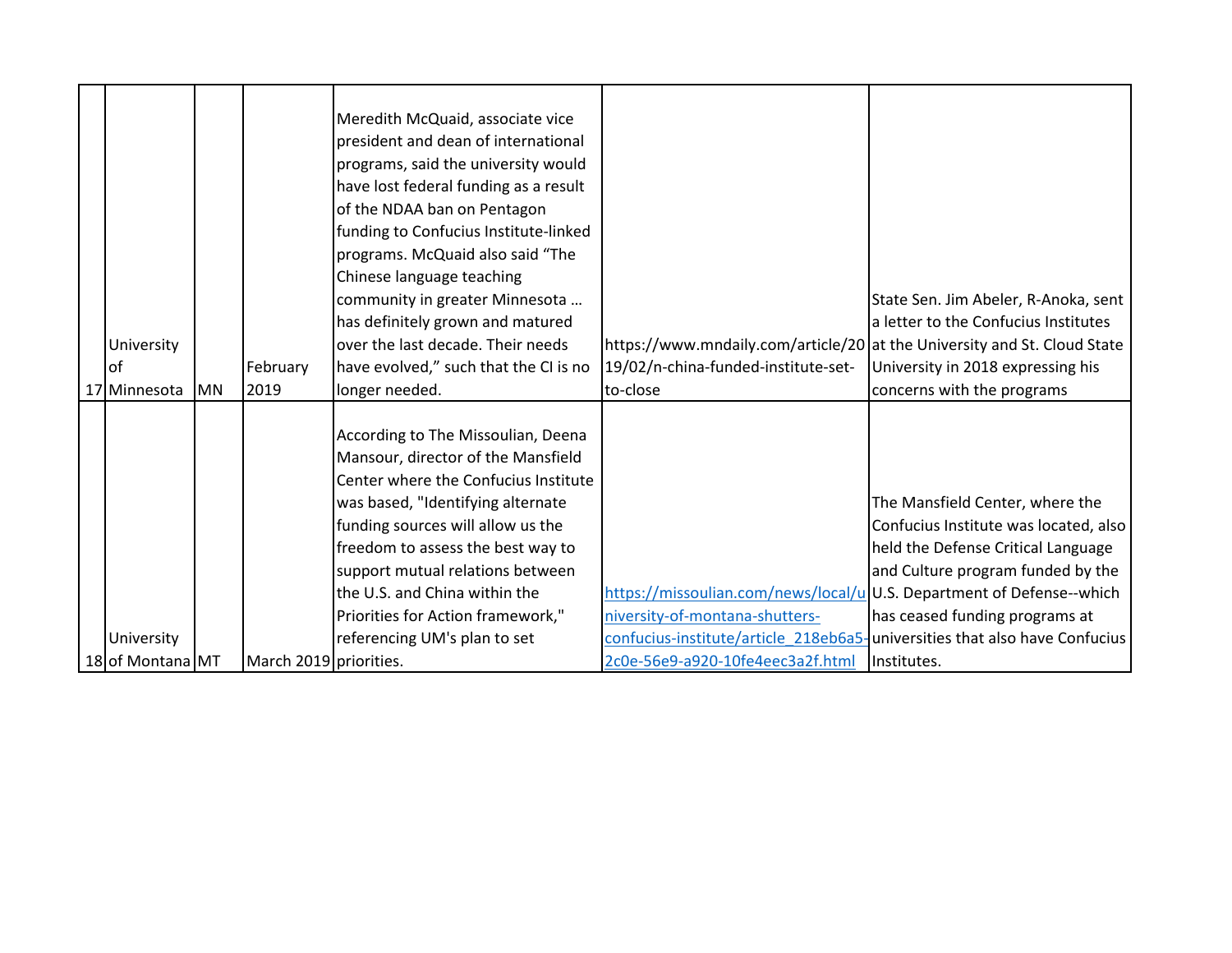| Indiana<br>University-<br>Purdue     |           |            | "This decision ensures ongoing<br>operations of some programs within<br>IU impacted by federal changes<br>surrounding Chinese language<br>programs," university spokesman<br>Chuck Carney told the Washington                                                                     | https://www.washingtonpost.com/o<br>pinions/global-opinions/americas-<br>universities-are-finally-waking-up-to-<br>the-china-<br>threat/2019/04/04/1b21e616-5716-<br>11e9-9136-<br>f8e636f1f6df story.html?noredirect | The 2019 NDAA forbade Pentagon<br>funding to universities with<br>Confucius Institutes, unless the                                                                                      |
|--------------------------------------|-----------|------------|-----------------------------------------------------------------------------------------------------------------------------------------------------------------------------------------------------------------------------------------------------------------------------------|-----------------------------------------------------------------------------------------------------------------------------------------------------------------------------------------------------------------------|-----------------------------------------------------------------------------------------------------------------------------------------------------------------------------------------|
| 19 University                        | IIN       | April 2019 | Post.                                                                                                                                                                                                                                                                             | =on&utm_term=.43b5cbe638e0                                                                                                                                                                                            | university receives a waiver.                                                                                                                                                           |
| Western<br>Kentucky<br>20 University | <b>KY</b> | April 2019 | "The decision to close the CI, which<br>has operated at WKU since 2010,<br>came when the University could not<br>secure a waiver from the<br>Department of Defense that would<br>allow WKU to operate both the CI<br>and the Chinese Flagship Program."                           | https://www.wku.edu/news/articles<br>/index.php?view=article&articleid=7<br>622                                                                                                                                       | However, in July 2019, the<br>university moved the Confucius<br>Institute to Simpson County Schools.<br>https://www.wku.edu/news/articles<br>/index.php?view=article&articleid=7<br>814 |
| University<br>21 of Oregon           | OR        | April 2019 | "The University of Oregon is closing<br>its Confucius Institute because a new<br>law approved by Congress last year<br>prohibits academic institutions from<br>running such a program if they<br>receive U.S. Department of Defense<br>funding for Chinese language<br>programs." | https://around.uoregon.edu/content<br>/uo-confucius-institute-close                                                                                                                                                   |                                                                                                                                                                                         |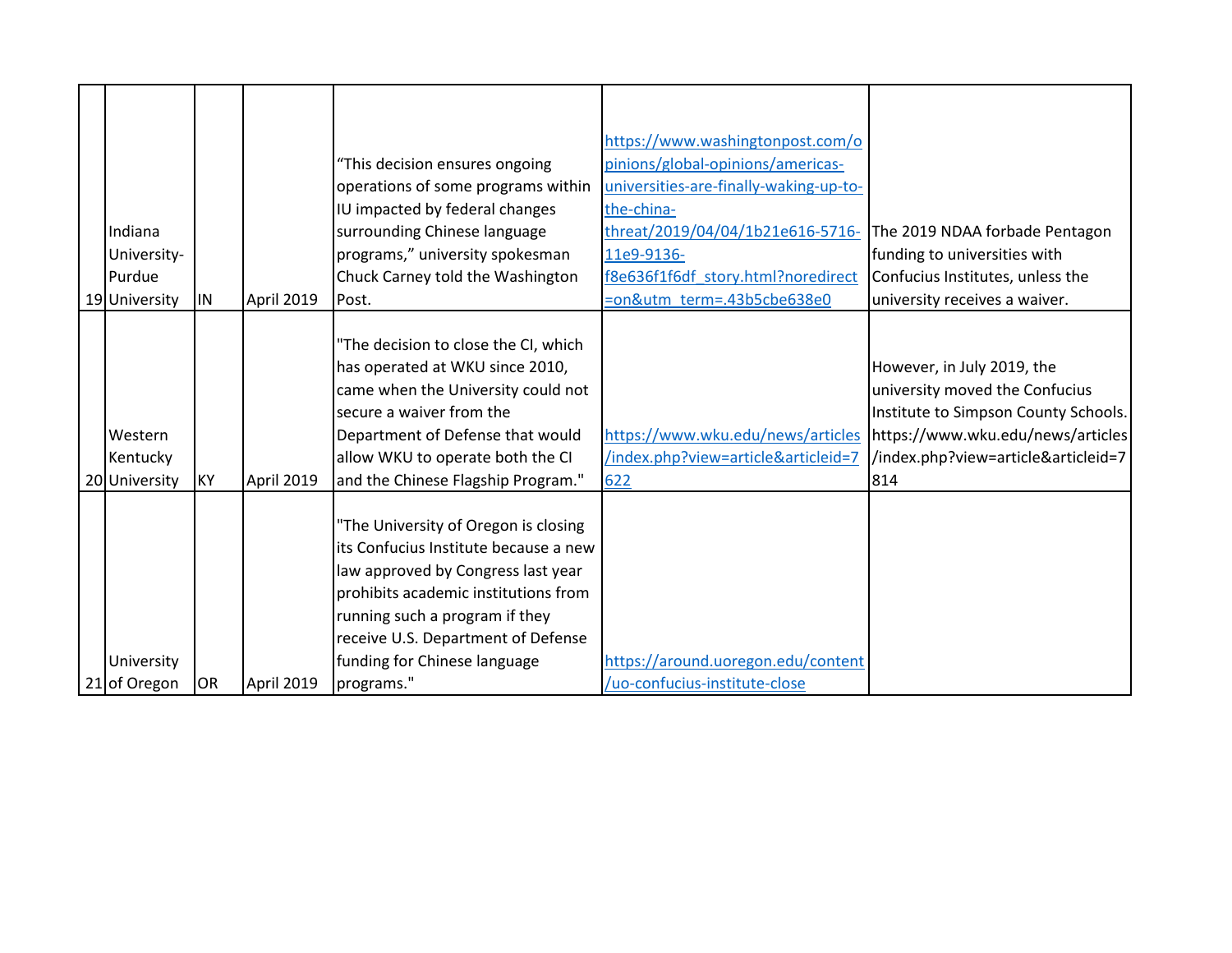|               |           |          | "The decision was made after a         |                                    |  |
|---------------|-----------|----------|----------------------------------------|------------------------------------|--|
|               |           |          | thorough review of Northern's          |                                    |  |
|               |           |          | international programs and activities. |                                    |  |
|               |           |          | The university seeks to shift          |                                    |  |
|               |           |          | resources strategically toward         |                                    |  |
| Northern      |           |          | services more aligned with its         | https://www.northern.edu/news/co   |  |
| <b>State</b>  |           |          | mission, including study abroad        | nfucius-institute-northern-state-  |  |
| 22 University | <b>SD</b> | May 2019 | programs."                             | university-close-2020              |  |
| San           |           |          | "As of Monday, May 6, 2019 the         |                                    |  |
| Francisco     |           |          | Confucius Institute at the San         |                                    |  |
| <b>State</b>  |           |          | Francisco State University campus is   |                                    |  |
| 23 University | CA        | May 2019 | closed."                               | http://www.sfsu.edu/ci/            |  |
|               |           |          |                                        |                                    |  |
|               |           |          | "The University of Hawai'i at Mānoa    |                                    |  |
|               |           |          | closed its Confucius Institute         |                                    |  |
|               |           |          | effective May 31, 2019, in order to    |                                    |  |
| University    |           |          | maintain federally funded research     |                                    |  |
| of Hawaii     |           |          | and educational opportunities for its  | http://manoa.hawaii.edu/confuciusi |  |
| 24 Manoa      | HI        | May 2019 | faculty and students."                 | nstitute/                          |  |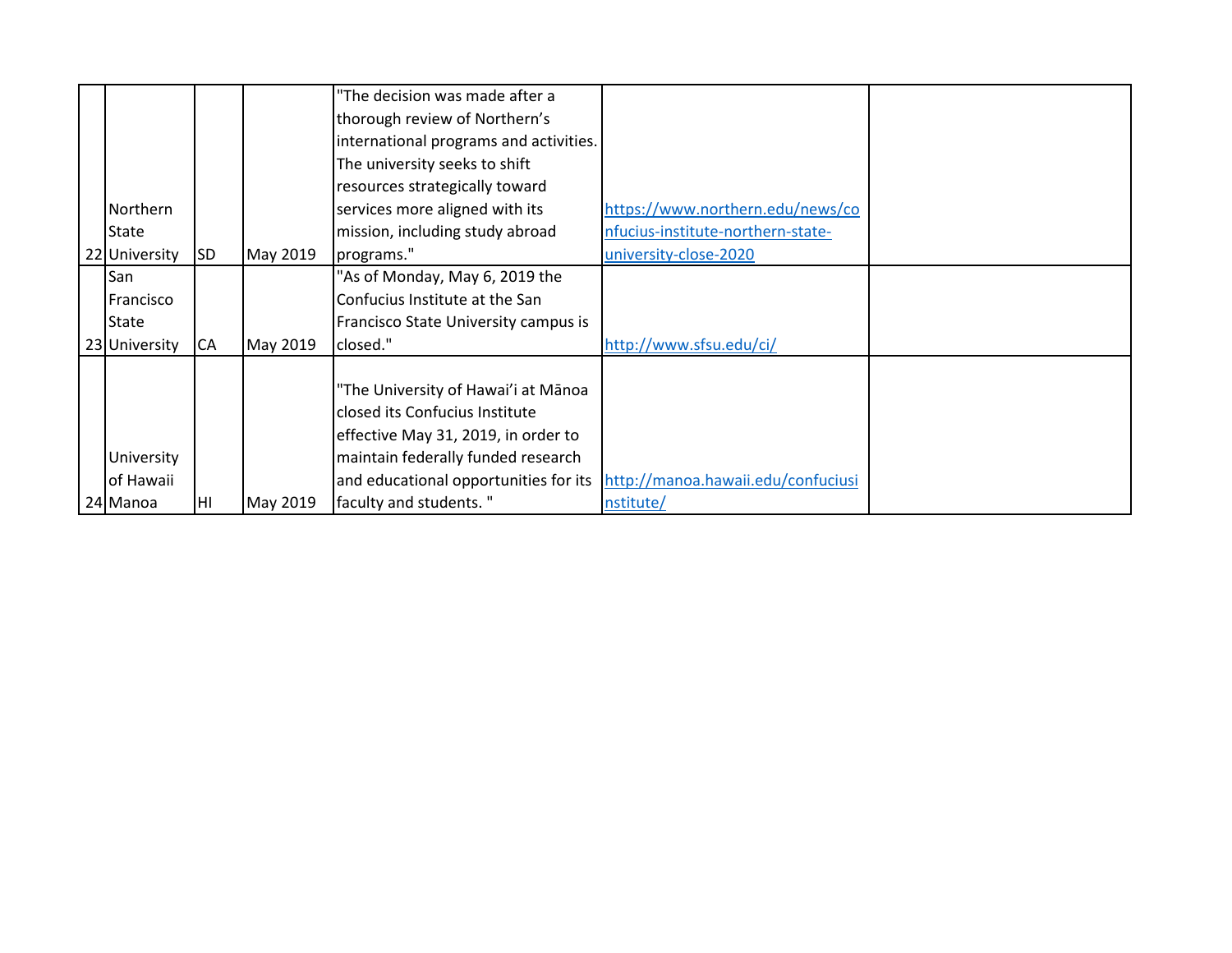|               |           |           |                                          |                                                                     | The 2019 NDAA forbade Pentagon        |
|---------------|-----------|-----------|------------------------------------------|---------------------------------------------------------------------|---------------------------------------|
|               |           |           |                                          |                                                                     | funding to universities with          |
|               |           |           |                                          |                                                                     | Confucius Institutes, unless the      |
|               |           |           |                                          |                                                                     | university receives a waiver. "ASU    |
|               |           |           |                                          |                                                                     | applied for a waiver to this law over |
|               |           |           |                                          |                                                                     | the summer, but the Pentagon          |
|               |           |           |                                          |                                                                     | denied the request to fund ASU's      |
|               |           |           |                                          |                                                                     | Language Flagship Program while       |
|               |           |           |                                          |                                                                     | the Institute remained open, ASU      |
|               |           |           |                                          |                                                                     | spokeswoman Katie Paquet said in      |
|               |           |           |                                          |                                                                     | an email."                            |
|               |           |           |                                          |                                                                     | https://www.azcentral.com/story/n     |
|               |           |           |                                          |                                                                     | ews/politics/arizona-                 |
|               |           |           |                                          |                                                                     | education/2019/08/23/asu-             |
| Arizona       |           |           | "As of May 31, 2019, the Confucius       | https://web.archive.org/web/20190                                   | confucius-institute-china-closes-u-s- |
| <b>State</b>  |           |           | Institute at Arizona State University is | 530012459/https://confuciusinstitut                                 | defense-department-                   |
| 25 University | <b>AZ</b> | May 2019  | closed."                                 | e.asu.edu/                                                          | objections/2101486001/                |
|               |           |           |                                          |                                                                     |                                       |
|               |           |           |                                          |                                                                     | The 2019 NDAA forbade Pentagon        |
|               |           |           |                                          |                                                                     | funding to universities with          |
|               |           |           |                                          |                                                                     | Confucius Institutes, unless the      |
|               |           |           |                                          |                                                                     | university receives a waiver."SDSU    |
|               |           |           |                                          |                                                                     | had submitted a waiver to keep        |
|               |           |           |                                          |                                                                     | its Confucius Institute and still     |
|               |           |           |                                          |                                                                     | receive federal funding. But Everett- |
|               |           |           | "SDSU closed and transferred the         |                                                                     | Haynes said that waiver was           |
|               |           |           | [Confucius Institute] on June 30,        |                                                                     | denied."                              |
|               |           |           | 2019 to San Diego Global Knowledge       |                                                                     | https://thedailyaztec.com/94940/n     |
| San Diego     |           |           | University. " Instead, the university is | https://newscenter.sdsu.edu/sdsu_n   ews/sdsu-launches-new-chinese- |                                       |
| <b>State</b>  |           |           | "launching a new Chinese Cultural        | ewscenter/news story.aspx?sid=777                                   | cultural-center-as-confucius-         |
| 26 University | <b>CA</b> | June 2019 | Center."                                 | 14                                                                  | institute-closes/                     |